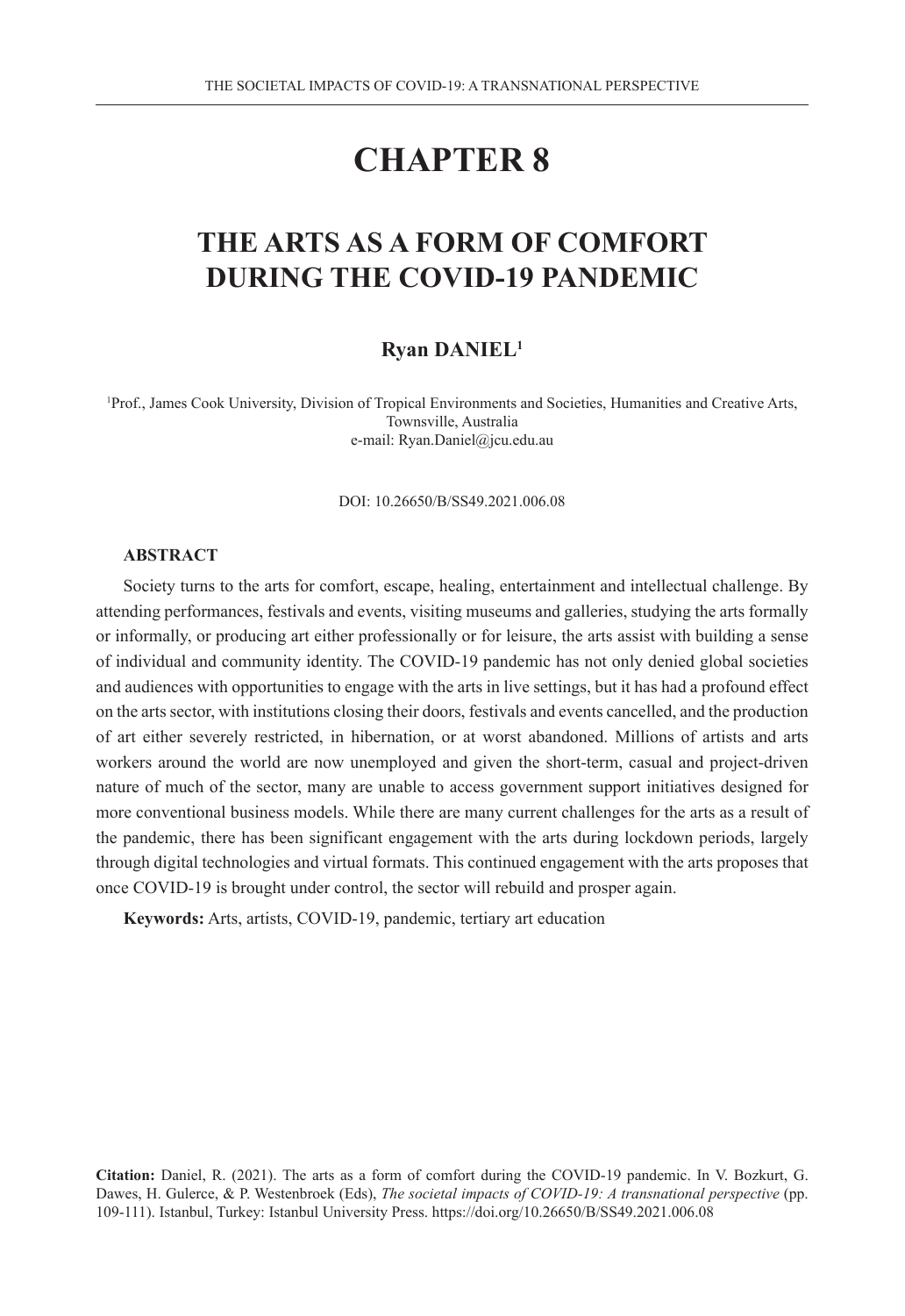### **1. The Crisis that is COVID-19**

The current impact of the COVID-19 pandemic on global societies is severe and the longterm future for many countries, economies and cultures remains unclear. While yet to reach the catastrophic mortality rates of the influenza pandemic of 1918-1920, where tens of millions of people died (Hodgson, 2017), current global infection rates and fatalities continue to rise. All areas of modern society are suffering moderate to severe impacts, be they social, cultural or economic. For the arts sector, which struggles at times to achieve recognition, the immediate impact of COVID-19 has been devastating (Boland, 2020). Around the world, many of the greatest institutions for opera, ballet, music and theatre, as well as galleries and museums, have closed their doors or suspended their programming. In the contemporary art space, countless music festivals, rock/pop concerts, art fairs, outdoor sculpture exhibitions, film and television studios and other art institutions have all either had to be partially or completely shut down. Millions of artists around the world are now unemployed and facing a bleak future, with the current and next generations facing significant career scarring and increased risk of mental health conditions. This bleak future is underpinned by the as yet unknown full economic cost of COVID-19 and the ongoing effect this will have on all industry sectors. Given the arts sector often survives on limited budgets, with a heavy reliance on audiences, the public purse and corporate and private sponsorship, there may be a significantly reduced resource base to support the arts as global societies set out to recover and rebuild (Midgette, 2020).

At the time of writing this chapter, countries were reeling from the ongoing human cost of COVID-19, with more than 120 million confirmed cases of the coronavirus and almost three million deaths worldwide, these figures growing at a daily rate (John Hopkins University and Medicine, 2020). The French President, Emmanuel Macron, even claimed that "We are at war … the enemy is here, invisible, elusive, it progresses" (Macron, 2020). The initial lockdown of societies around the world meant that a range of economic sectors were severely paralysed, including the airline, entertainment, education, tourism, sports, retail and hospitality industries. The arts sector in many countries faced almost complete closure, with the exception of the organisations or individuals who already had a strong digital presence and engagement with online audiences. Keller (2020) laments how the pandemic "has silenced the world's concert halls and opera theatres" (para. 1). Several of the most significant art institutions around the world have been unable to restart live performances and shows (Bedell, 2020; Brown, 2020a). New York City for example, home to some of the most famous art, music and performance venues, is still grappling with containing outbreaks of the virus (Danner & Stieb, 2020; Scott,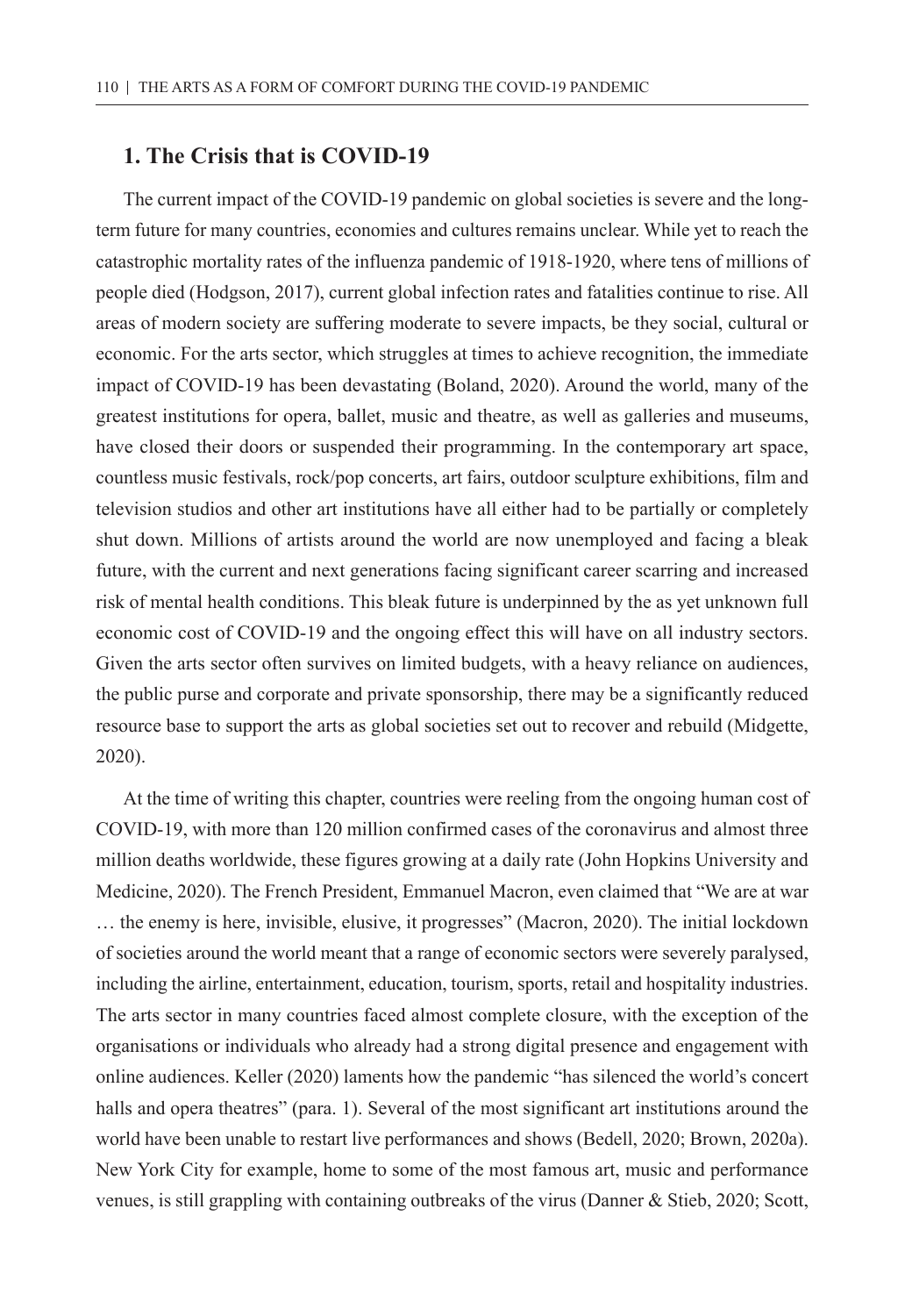2020). Lockdowns have also recently occurred in other major cities, such as Melbourne, Brisbane, Beijing and Leicester, as further waves of the virus have occurred (de Courten et al., 2020).

#### **2. The Arts and Times of Crisis**

The arts have provided comfort and respite for centuries, as societies and communities deal with major events such as war, recession, plagues, famine and natural disasters. Artists in history have produced iconic works in response to some of the world's most serious events. Lockdowns have occurred numerous times in history and have had an influence on the artwork of the time. For example, during the period of the "Black Death" between the 14th and 17th centuries, the Flemish painter Anthony van Dyck created the well-known work *St Rosalie Interceding for the Plague-stricken of Palermo* (1624). This depicts St. Rosalie "being held aloft by angels with her hands outstretched in an intercessory manner as she gestures downwards … one angel holds a black skull, a symbol of Black Death, while another angel points to it" (Tabone, 2020, para. 7). Several of the great composers wrote works in response to major world events, including Haydn whose *Mass in Time of War* (1796) was written during the European War, Tchaikovsky whose *1812 Overture* was written to commemorate the Battle of Borodino in 1812, and Chopin's *Military Polonaise* which was composed at the outset of World War II and played frequently on Polish radio to rouse national protest against Germany's invasion (Classic fM, 2018). In theatre, the great plague in Europe influenced Shakespeare's works of the early 1600s, such as *The Winter's Tale* (Shapiro, 2015) and *Measure for Measure* (Kelsey, 2016). In literature, Boccaccio's *The Decameron* collection of novellas, written in the mid-14<sup>th</sup> century, documents the tales of a group of young women and men sheltering from the plague in a countryside villa. The work is regarded as perhaps his greatest and a masterpiece of Italian prose (Britannica.com, 2020). These and other creative artefacts linked to global traumas remain as permanent records of history and a way for humanity to reflect and contemplate the meaning of world events.

The great wars of the  $20<sup>th</sup>$  century led to significant creative responses through the arts. Many artists initially welcomed World War I due to such reasons as patriotism and the belief that oppressive regimes would be removed and a more open-minded and peaceful society achieved (Farrell, 2017). While some artists resisted the onset of war, others enlisted with passion in the hope that they could make a strong contribution to their country's future. Artists created new work while involved in combat, ranging from artefacts displaying enthusiasm for the goals of the war, to lamentations and mournful representations of loss and trauma. Art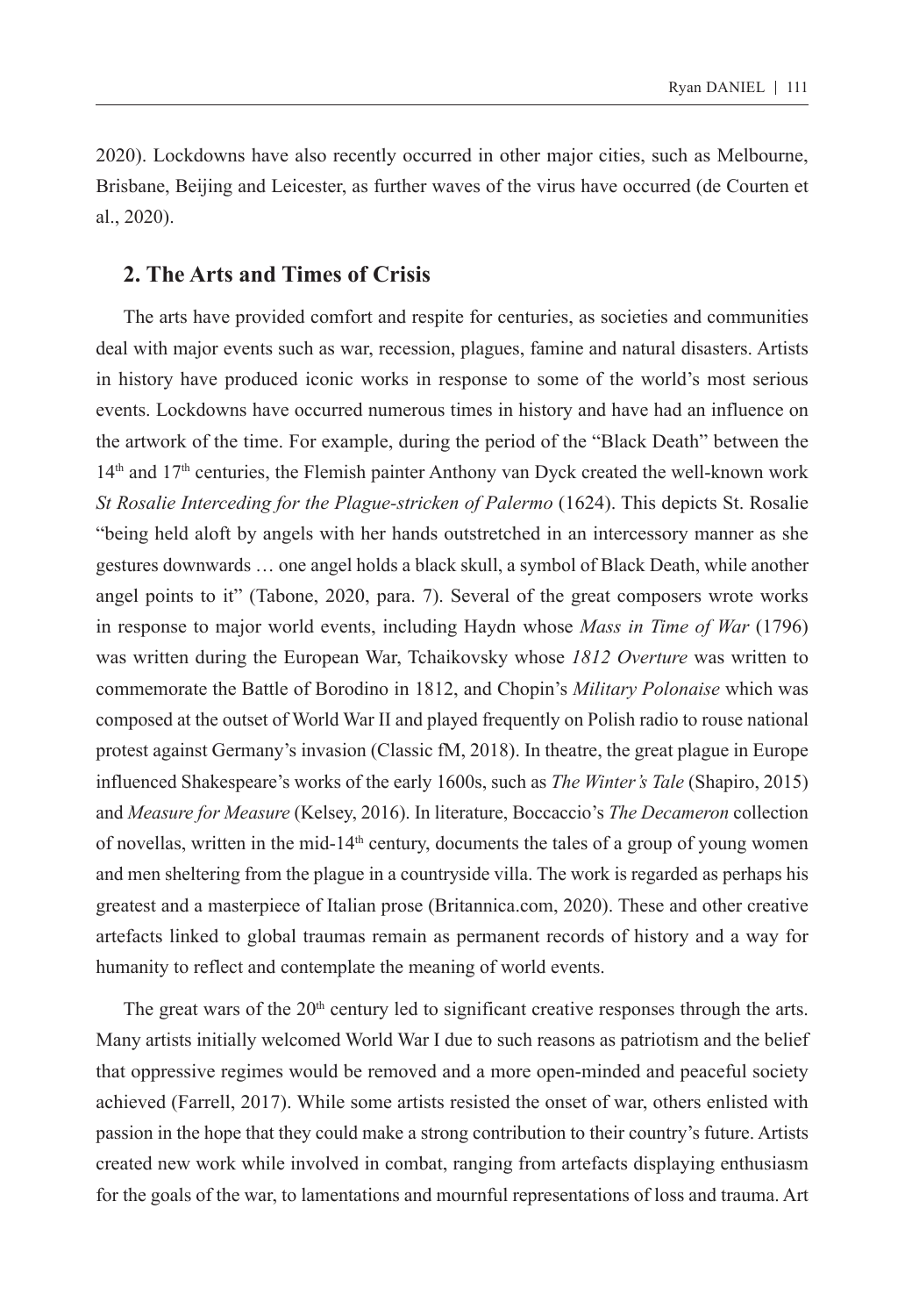posters about the war were "being created and circulated at an unprecedented level – the likes of which were not seen before" (Art Fervour, 2020). Otto Dix's *Der Krieg* cycle of works, published in 1924, is regarded as one of the most powerful representations of the horrors of war and reflects his direct experiences as a young German soldier sent to the western front. Following the signing of the armistice agreement on November 11, 1918, artists continued to create visual works representing the ongoing loss and trauma associated with the major death toll caused by the war, as a way of reflecting on man's inhumanity (Farrell, 2017).

The arts and artists have also been a vehicle for predicting the future, in what has proven uncannily accurate in the current pandemic through the 2011 film *Contagion* which has "striking similarities to the [current] outbreak that has managed to cripple virtually the entire earth" (Nepales, 2020, para. 1). *Contagion* focusses on a virus that likely came from a bat, that caused flu-like symptoms, that was fraught with disinformation, required social distancing and that ultimately killed millions. Viewings of *Contagion* increased significantly during lockdown, the film offering a way for audiences to perhaps better understand their current reality. Another view is that people have experienced heightened levels of stress and anxiety, hence are drawn to the themes in the film (Morris, 2020).

It is certainly the case that "people across the globe are turning to the arts for muchneeded connection and comfort" (Hoe, 2020, p. 1). Netter (2020) reflects on how "the arts and their contribution to our wellbeing is evident and, in some ways, central to coronavirus confinement for those of us locked in at home" (para. 1). Law (2020) describes how people currently "seek comfort – anything to settle our heart rate and combat the stultifying dread and silence of self-isolation. And we always find that comfort in the arts" (para. 7). In their study of the impact of the current pandemic on older adults, Kelly (2020) describes how the elderly are turning to the arts, with a "surge in creative arts – poetry, dance, music, visual – all inspired by this unusual moment in history" (p. 337). In order that people in lockdown can engage with the arts, numerous art institutions, museums and opera houses around the world have expanded their digital offerings to offer virtual experiences and extend their reach geographically (Keller, 2020). Consumption of music has grown, for example Behr (2020) describes how subscriptions to online platforms such as Spotify have increased significantly during lockdown. Similarly, engagement with other digital entertainment platforms such as Netflix, Disney+ and YouTube has increased over the course of the pandemic.

Contemporary artists in a range of disciplines have also responded to the current pandemic. One area is the work of graffiti artists and muralists (Billock, 2020). Some of the new creations include a mural in Berlin of the character Gollum from *The Lord of the Rings* movie trilogy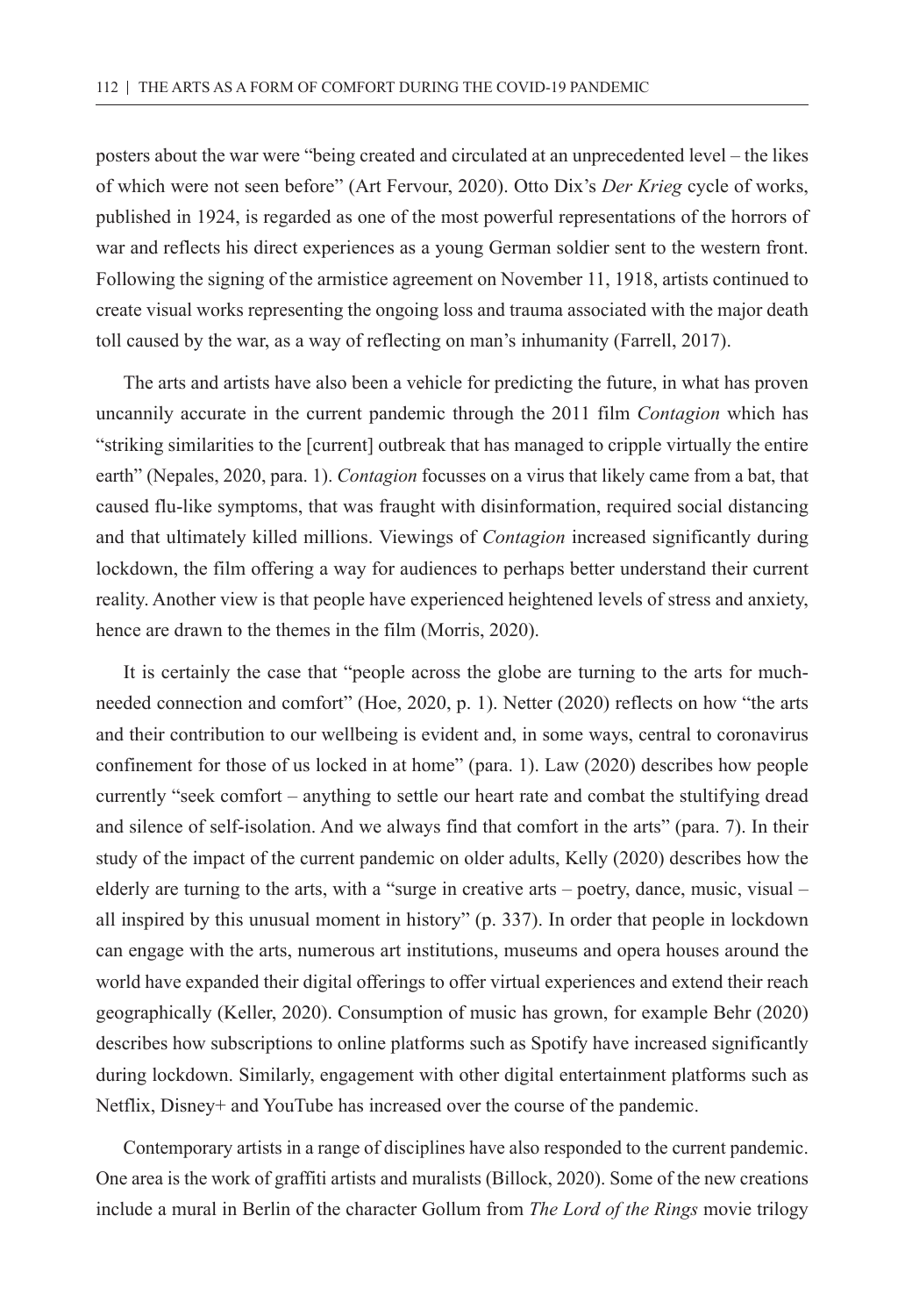from 2001-2003, Gollum worshipping a roll of toilet paper with the caption "my precious" (Billock, 2020). Others that were created include a health-care worker in prayer, a road mural raising awareness of the importance of staying home to save lives, and one which depicts a woman with injuries on her face, highlighting the potential for domestic violence to increase during lockdown (Billock, 2020). In Italy, one of the most heavily impacted countries in the initial stages of the pandemic, thousands of people took to their balconies during lockdown to play music, to sing collectively, all with the goal of boosting morale (Thorpe 2020). While famous Italian opera singer Andrea Bocelli drew heavy early criticism in relation to his comments challenging the severity of COVID-19 and the strict lockdown, he also performed a major solo concert in Milan to send a message of hope and to raise funds to help hospitals (BBC news 2020). Rock musicians have also responded, such as the Rolling Stones who wrote *Living in a Ghost Town* as a direct representation of the impact of the pandemic on life in lockdown, exemplified in the following lyrics (Genius.com, 2020):

> *You can look for me But I can't be found You can search for me I had to go underground Life was so beautiful Then we all got locked down Feel a like ghost Living in a ghost town, yeah*

World renowned musician, lyricist and Nobel prize winner Bob Dylan also wrote and released *Rough and Rowdy Ways* while under lockdown, his first full album in nearly ten years. According to Snapes (2020), many critics have declared it one of Dylan's best albums, with its sociocultural messages and political references documenting a record of the extraordinary events occurring at this time. Other more humorous artistic creations have emerged, such as the unknown person who altered the famous Michelangelo painting *The Creation of Adam* to show God with a bottle of hand sanitizer in his hand, Alice Bellchambers' version of a famous war poster to read "Your country needs you *to stay at home"* [Author's italics] (Art Fervour, 2020) or the Australian street artist LUSHSUX whose mural displays "Chinese president Xi Jinping wearing a hazmat suit while saying 'Nothing to see. Carry on'" (Mitman, 2020, para. 6). The documenting of the pandemic through art has been a feature of the global lockdown and will likely be ongoing for some time. For example, the Smithsonian Museum in the United States and the National Museum of Australia each invited their audiences to share their experiences of the pandemic through creative work, in order to provide future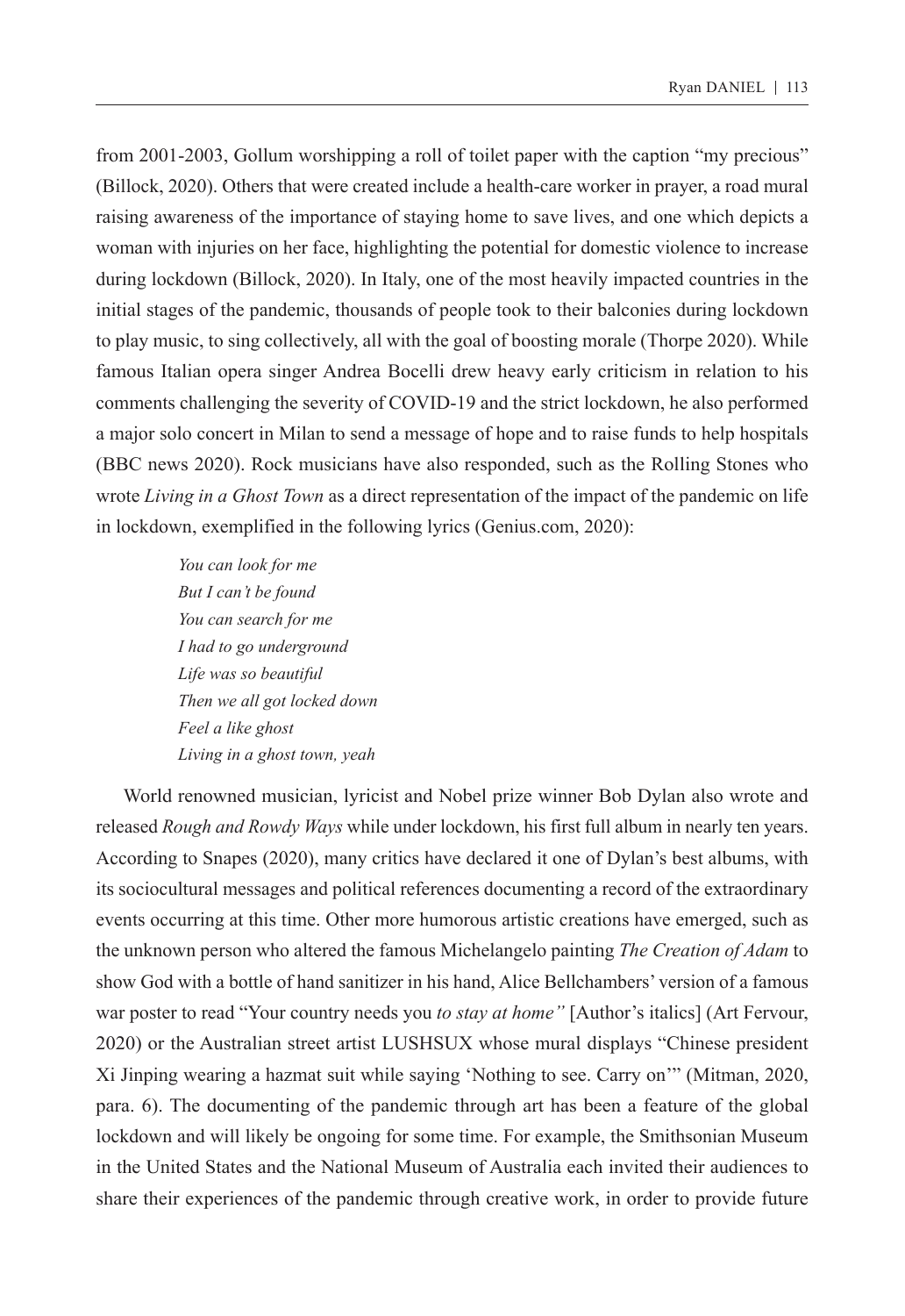generations with a deeper understanding of how it has shaped society (UNSW Art & Design, 2020). These are just two examples of projects around the world designed to enable the public to contribute to historical records of the pandemic and to convey their understanding of the event through art.

#### **3. The Economic Cost of the Pandemic**

The COVID-19 crisis has been described as the greatest economic disaster since the Great Depression (Rajah & Tooze, 2020). The arts sector continues to suffer economic fallout due to its reliance on audiences and ticket sales, the majority of which has ceased under lockdown rules. While numerous governments have put in place cultural recovery or support programs, there is still significant concern in relation to whether these programs are simply delaying an inevitable disaster (Guardian writers, 2020). In terms of the non-profit arts sector in the United States, a recent report proposed that the financial loss over the 12-month period from March 2020 was likely to be in the vicinity of \$6.8 billion dollars, creating a "watershed moment for arts and cultural organisations" (Voss & Robinson, 2020, p. 6). The Royal Opera House in London had a 60 percent drop in income after the shutdown began in March 2020 (Savage, 2020). In Australia, the film and television industry lockdown has meant that "about \$2bn worth of production is in a state of suspended animation" (Westwood, 2020, para. 9), while losses in the live music sector are said to be be in the millions and increasing (Fairley, 2020a).

The impact on jobs in the arts and artists' income in numerous countries has been profound. In the three months to May 2020, job vacancies in the arts and recreation sector in Australia fell by 95% (Wright and Duke, 2020). Hoe (2020) argues that the pandemic "will have a profound impact on the long-term viability and sustainability of Singapore's arts ecosystem" (p. 3). The global art fair market, which provides millions of dollars in sales for visual artists, is yet to see the full effects of the pandemic on its core business model. For example, 73.8% of survey respondents in China reported in the first quarter of 2020 that their art business would be very unlikely to survive beyond three months due to the shutdown of their industry (Archer and Challis, 2020). In the UK, it is estimated that the creative sector – one of the fastest growing areas of the economy pre-pandemic – is facing a loss of income in the region of 74 billion pounds, with approximately 400,000 jobs likely to be lost. The study by Oxford Economics also claims that the arts sector "is expected to be hit twice as hard as the wider UK economy" (Brown 2020b, para. 3), this impact described as placing the UK at risk of a cultural catastrophe (Pickford, 2020). In the US, the leisure and hospitality sector – which includes the arts, entertainment and recreation – was the hardest hit across the three months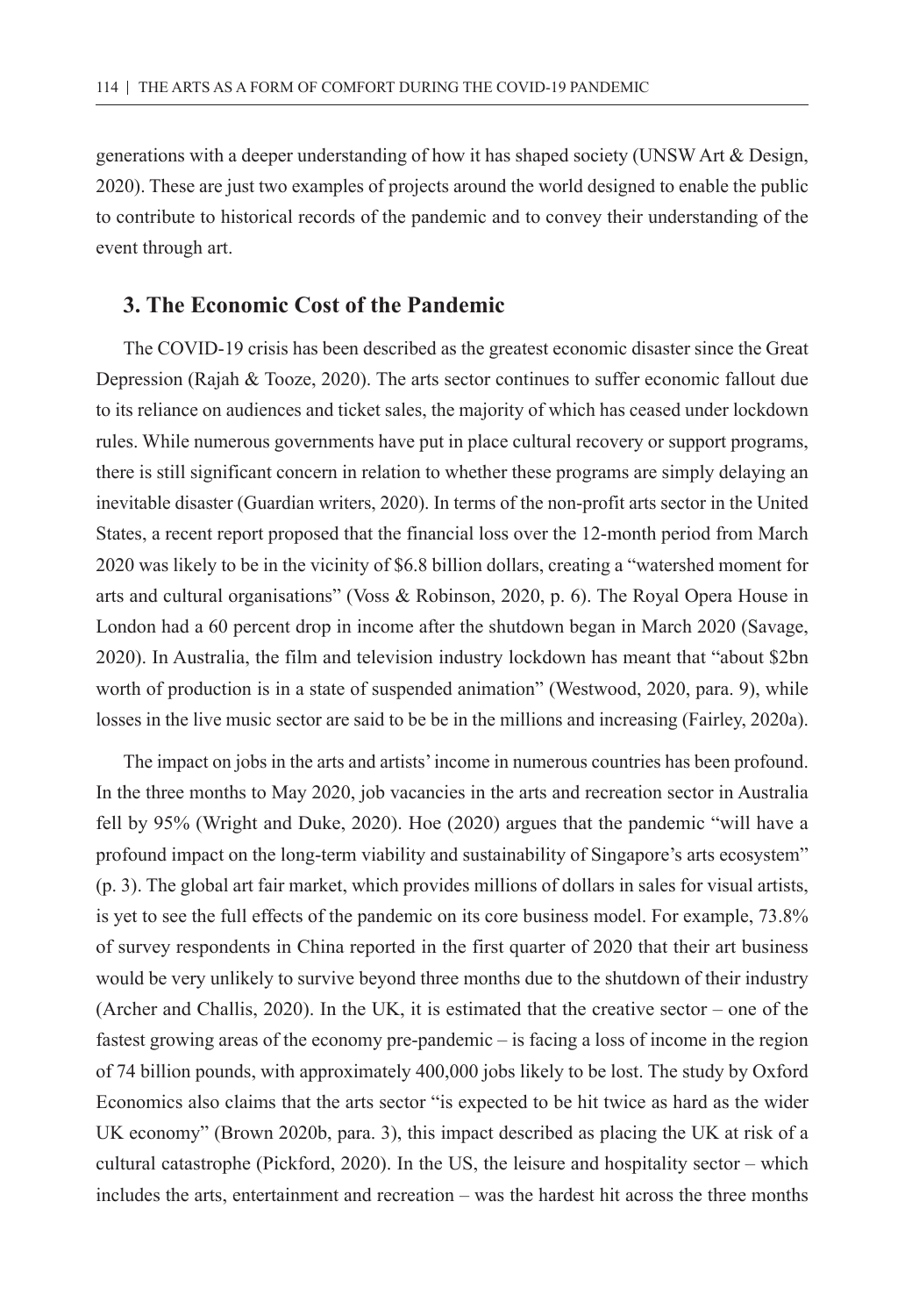February-April 2020, with over 40 million workers losing their job(s), representing nearly 50 per cent of the industry (Paine, 2020). In Europe, it was cited in mid-April 2020 that 50% of the workforce (1.7 million jobs) in the arts and entertainment sector were at risk, the second highest area of employment behind accommodation and food (Chinn et al., 2020).

## **4. The Impact on Tertiary Arts Education**

In addition to the impact on public art institutions and community-based arts, the discourse suggests there will likely be a significant to severe impact on University and College art schools. Rosenberg (2020) goes as far to suggest that "the coronavirus crisis could be the final nail in the coffin for many struggling US liberal arts colleges" (para. 1). In the UK and Australia, art schools face similar challenges to stay financially viable, with the majority of institutions closing campuses and having to move to online education methods. The shift to online delivery for art schools has been a serious challenge for many, while those that have had active digital platforms have been able to adapt far more easily (Boucher, 2020). Challenges have included accommodating students who have had to return to their home country and who are in a different time zone, making synchronous delivery problematic, as well as the difficulties associated with demonstrating particular artistic techniques through videos and without the capacity to work one on one with students who work with art tools, music instruments and digital cameras for example (Flaherty, 2020).

There have also been other significant disappointments for art students, in that public events such as graduating exhibitions, musical performances and theatre productions have been cancelled due to social distancing requirements. For example, the Provost of LASALLE College of the Arts in Singapore described how "almost 200 live performances and recitals, film screenings and exhibitions (the most awaited celebration in the calendar)" had to be urgently transitioned to digital platforms (Purushothaman, 2020, para. 2). In the UK, almost 5000 students at the Royal College of Art in London signed a petition arguing against the decision to move all courses online and graduating degree shows to virtual spaces, the students requesting the College postpone courses until it was considered safe to return to face to face learning (Shaw, 2020). These are just two examples of the significant and rapid changes that have occurred in tertiary arts education as a consequence of the pandemic, which have been further complicated by a major degree of uncertainty about how long it will be before education can resume in full face to face mode. There are, however, some who argue that the disruption has provided "a significant opportunity for reflection; to consider these questions of what and why, that will define the post COVID-19 art school" (Slatter, 2020, para. 1).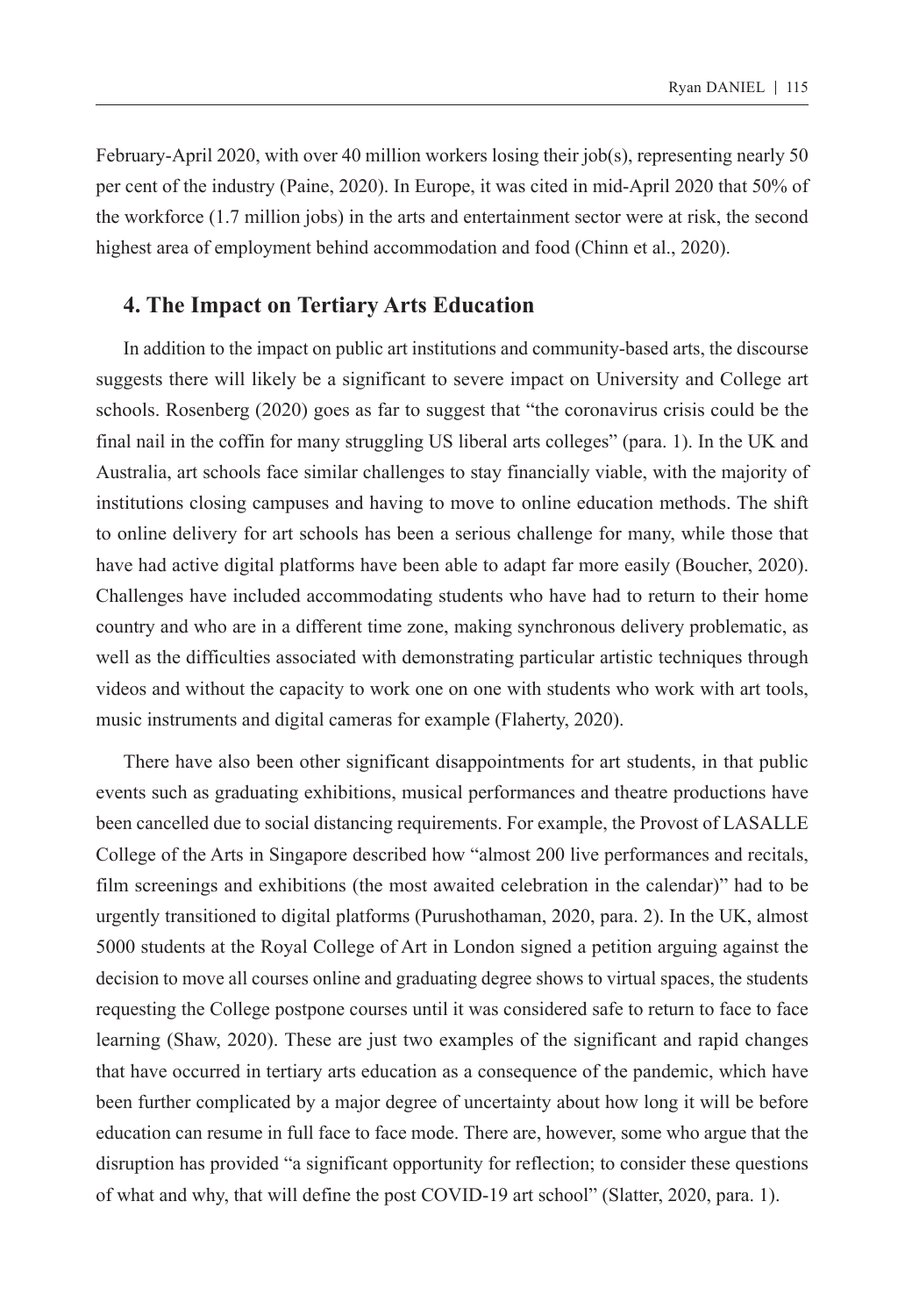Despite the various challenges that tertiary art schools are facing as a result of the pandemic, there is ongoing commentary regarding the importance of arts education for the future. Huang and Zhu (2020, p. 1258) describe the importance of including at least some elements of arts education for all University students – not just arts majors – and they refer to the benefits in cultivating innovation and a "creative sense of unique subjectivity". Sunday (n.d, p. 98) refers to art education as a "powerful tool for national revival", while Mulholland (2019) proposes that there are now opportunities to revisit the way learning occurs in the  $21<sup>st</sup>$ century art school.

#### **5. New Ways of Working for Artists**

Artists are typically risk takers, in that they invest considerable numbers of hours or even years developing creative products, hence around the world new models of delivery have quickly emerged or expanded. In terms of the performing arts, this has included strategies such as making digital archives public, and establishing new YouTube channels (Midgette, 2020). Musicians have collaborated virtually in creating new work, rediscovering old music, fundraising to attempt to secure the survival of venues and to support other organisations and charities (Behr, 2020). Numerous grass-roots works have emerged. One of the most significant involved centenarian and World War II veteran Colonel Tom Moore, who by covering the track *You'll Never Walk Alone* as popularised by Gerry and the Pacemakers, raised over 29 million pounds for the National Health Service in the UK (Behr, 2020). Live streaming has expanded significantly, for example, the Royal Opera House in London has presented live relays of several key ballet works, continuing the tradition started in the first decade of the 2000s by the New York Metropolitan Opera House and the National Theatre in the UK (Williams, 2018). While live streaming can cater to large audiences and therefore has potential for profit making, there is a general view that it is a second-best option as compared to live attendance and that the income potential is not significant due to the challenges of implementing ticket sales in the online space (Hoe, 2020; Williams, 2018).

There have been adjustments to some of the older models of delivery in response to the pandemic. Lulkowska (2020) discusses the future for film, and suggests that "perhaps the most exciting news is the renaissance of drive-in cinema" (para. 12). Another recent initiative has seen the world-renowned Turner Prize amended from one major winner to ten bursaries of 10,000 pounds each, suggesting that it may be a "step towards a more diverse and equitable industry" (Brown, 2020, para. 1). Artists are making a concerted effort to respond to the current global situation and what is likely to be a very different world in future.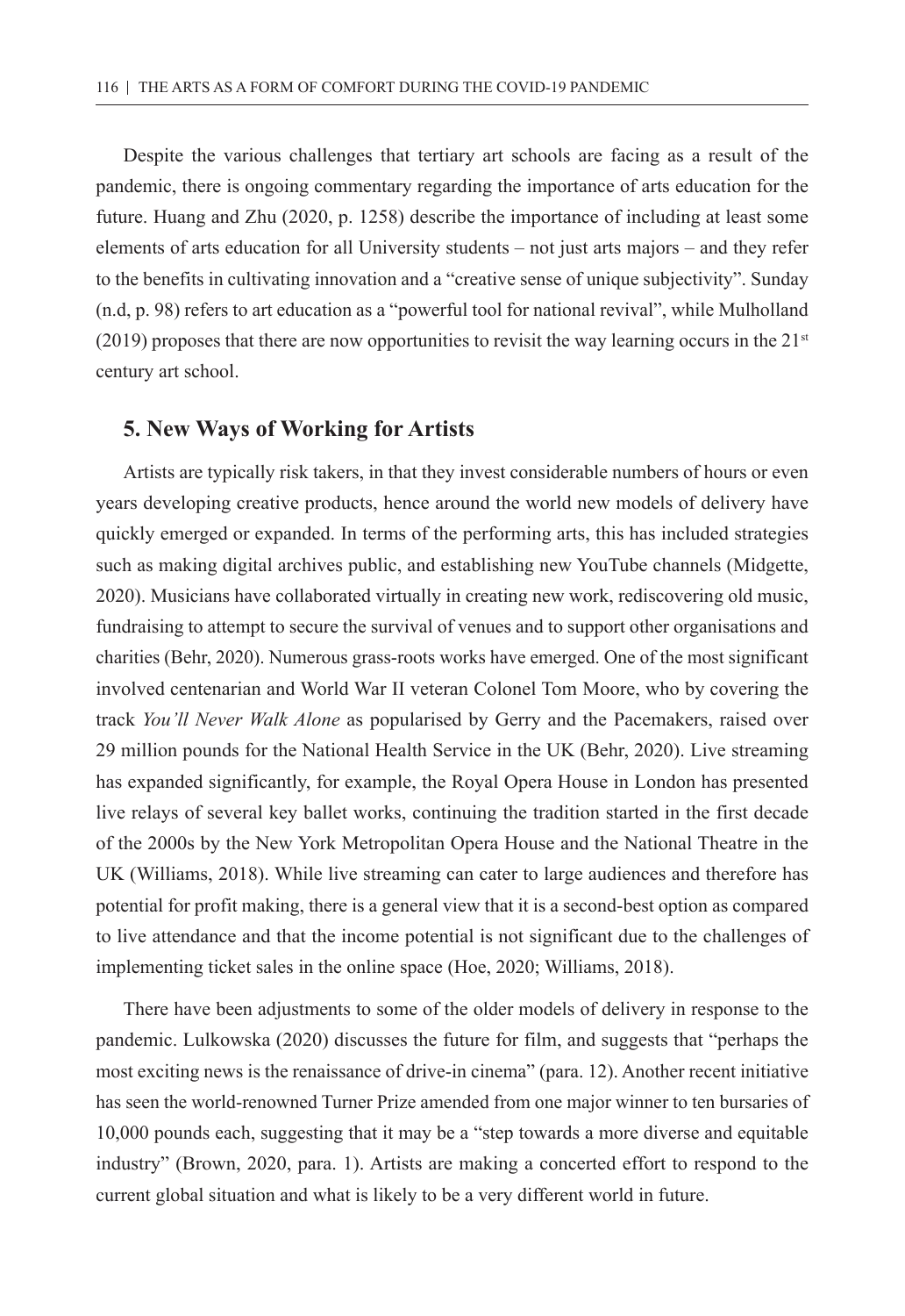## **6. The Future for the Arts after COVID-19**

As Midgette (2020) questions, is the "flood of online creativity the wave of the future – or just a stopgap measure?" (para. 2). If it is a sign of the future, and institutions around the world continue to migrate to the online environment to deliver content (Cragg et al., 2020; Hoe, 2020), it will result in a highly competitive market for capturing audiences (Midgette, 2020). Fairley (2020) also sees a challenging road ahead, with references to the need for new rules around live interaction in art spaces, the loss of work opportunities due to years of ongoing economic hardship, and a future with yet to be seen challenges for the next generation of artists who may have less options for presenting their work. Voss and Robinson (2020, p. i) propose that art institutions need to consider the following four questions as they look to survive into the future:

- "What might the next year look like?
- What is the source of our strength?
- How will we manage our people and revenue propositions to confront the new reality?
- When our doors reopen, whom will we gather?"

There are a number of unknowns in terms of the future for the arts. In relation to the visual art fair market, which in 2019 was estimated to be worth US\$64.1 billion, numerous events have been postponed or cancelled, and attendances at events that have gone ahead have dropped significantly (McAndrew, 2020). This sub-sector may take many years to recover. The future for major public events such as light shows, gallery exhibitions and outdoor performances is unclear, given the significant unknowns relevant to ensuring how to put in place adequate social distancing measures. Another factor that is yet to play out is in relation to the typical audience age for traditional performance genres such as opera, ballet and theatre. Given it is mostly older generations, Midgette (2020) questions whether people are "going to want to come into a theatre or concert hall, to sit cheek by jowl with others in a crowd of hundreds or even thousands, many of them senior citizens, many of them coughing?" (par 8).

Hands (2020) proposes that as the crisis starts to come under control, "it is an opportune time to rethink the value of the arts, and how we speak about their financial and artistic success" (para. 19). This would be an important step forward, given artists have long been recognised for their abilities to contribute new ideas, to problem solve and to build communities as part of urban regeneration for example (Clark and Madgin, 2017). The arts therefore offer a means of supporting and assisting communities not only during but in the aftermath of the current crisis. The arts will be needed for individual and collective healing,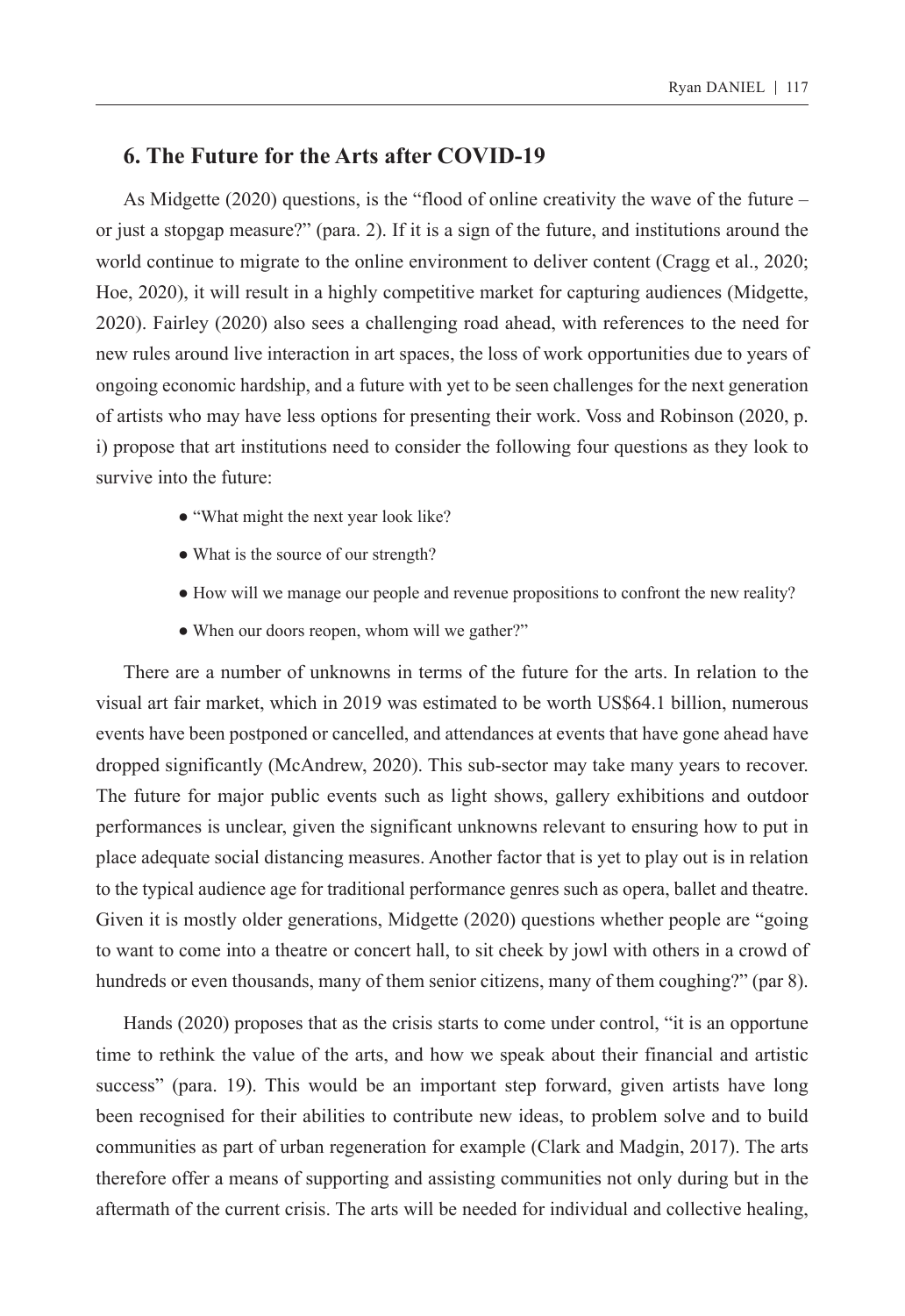for building communities, for stimulating debate, free thinking and for creating permanent creative representations of one of the most traumatic periods in recent history. As argued by the Director-General of the United Nations Educational, Scientific and Cultural Organization (UNESCO), "Creativity builds the resilience we need in times of crisis" (Azoulay, 2020, para. 4). There is no doubt that in the near future, artists around the world will explore and create extraordinarily meaningful work that responds to the current pandemic and that will provide a powerful mechanism by which the world can reflect, seek comfort and hope for the future.

While the global art world has suffered very significantly, history proves that the arts will endure given the passion, persistence and agency that artists bring to their work. Millions of people around the world have potentially engaged more with the arts while in lockdown than they have previously; the capacity of the arts to provide comfort is powerful. The arts sector will survive and eventually thrive again; the arts will be needed as part of the rescue package to build the 'new normal', whatever this may be, with the sector positioned to play a lead role in the revitalisation of the global economy and the health of developed and developing nations. Artists are willing and ready to tackle the world's greatest challenges, armed with tenacity, passion and connection to the human spirit. We need our artists, art workers and the arts sector now more than ever; while currently severely challenged, artists and the arts will continue to shine a light and bring hope for a brighter future.

## **References**

- Archer, A. & Challis, D. (2020, March 11). Travel bans and event cancellations: how the art market is suffering from coronavirus. *The Conversation*. Retrieved from [https://theconversation.com/](https://theconversation.com/travel-bans-and-event-cancellations-how-the-art-market-is-suffering-from-coronavirus-133161) [travel-bans-and-event-cancellations-how-the-art-market-is-suffering-from-coronavirus-133161](https://theconversation.com/travel-bans-and-event-cancellations-how-the-art-market-is-suffering-from-coronavirus-133161)
- Art Fervour. (2020, May 4). World wars to COVID-19: The evolution of art during crises*. Art Fervour*. Retrieved from https://www.artfervour.com/post/world-wars-to-covid-19-the-evolution-of-art-during-crises
- Azoulay, A. (2020, May). Message from the director-general. International arts education week*. UNESCO*. Retrieved from <https://en.unesco.org/commemorations/artseducationweek>
- BBC news. (2020, July 28). Andrea Bocelli 'humiliated' by Italy's Covid rules*. BBC news*. Retrieved from <https://www.bbc.com/news/entertainment-arts-53564949>
- Bedell, E. (2020). Southbank centre coronavirus update*. Southbank Centre*. Retrieved from [https://www.](https://www.southbankcentre.co.uk/visit/southbank-centre-coronavirus-update) [southbankcentre.co.uk/visit/southbank-centre-coronavirus-update](https://www.southbankcentre.co.uk/visit/southbank-centre-coronavirus-update)
- Behr, A. (2020, May 1). Five ways musicians are responding to the coronavirus crisis*. The Conversation*. Retrieved from <https://theconversation.com/five-ways-musicians-are-responding-to-the-coronavirus-crisis-137444>
- Billock, J. (2020, April 23). How street artists around the world are reacting to life with Covid-19*. Smithsonian Magazine*. Retrieved from [https://www.smithsonianmag.com/travel/how-street-artists](https://www.smithsonianmag.com/travel/how-street-artists-around-world-are-reacting-to-life-with-covid-19-180974712/) [-around-world-are-reacting-to-life-with-covid-19-180974712/](https://www.smithsonianmag.com/travel/how-street-artists-around-world-are-reacting-to-life-with-covid-19-180974712/)
- Boland, M. (2020, April 8). Coronavirus has shut down Australia's arts industry but artists say the government has ignored them. *ABC News*. Retrieved from [https://www.abc.net.au/news/2020-04-08/](https://www.abc.net.au/news/2020-04-08/arts-sector-say-need-emergency-funding-to-survive-shutdown/12130398) [arts-sector-say-need-emergency-funding-to-survive-shutdown/12130398](https://www.abc.net.au/news/2020-04-08/arts-sector-say-need-emergency-funding-to-survive-shutdown/12130398)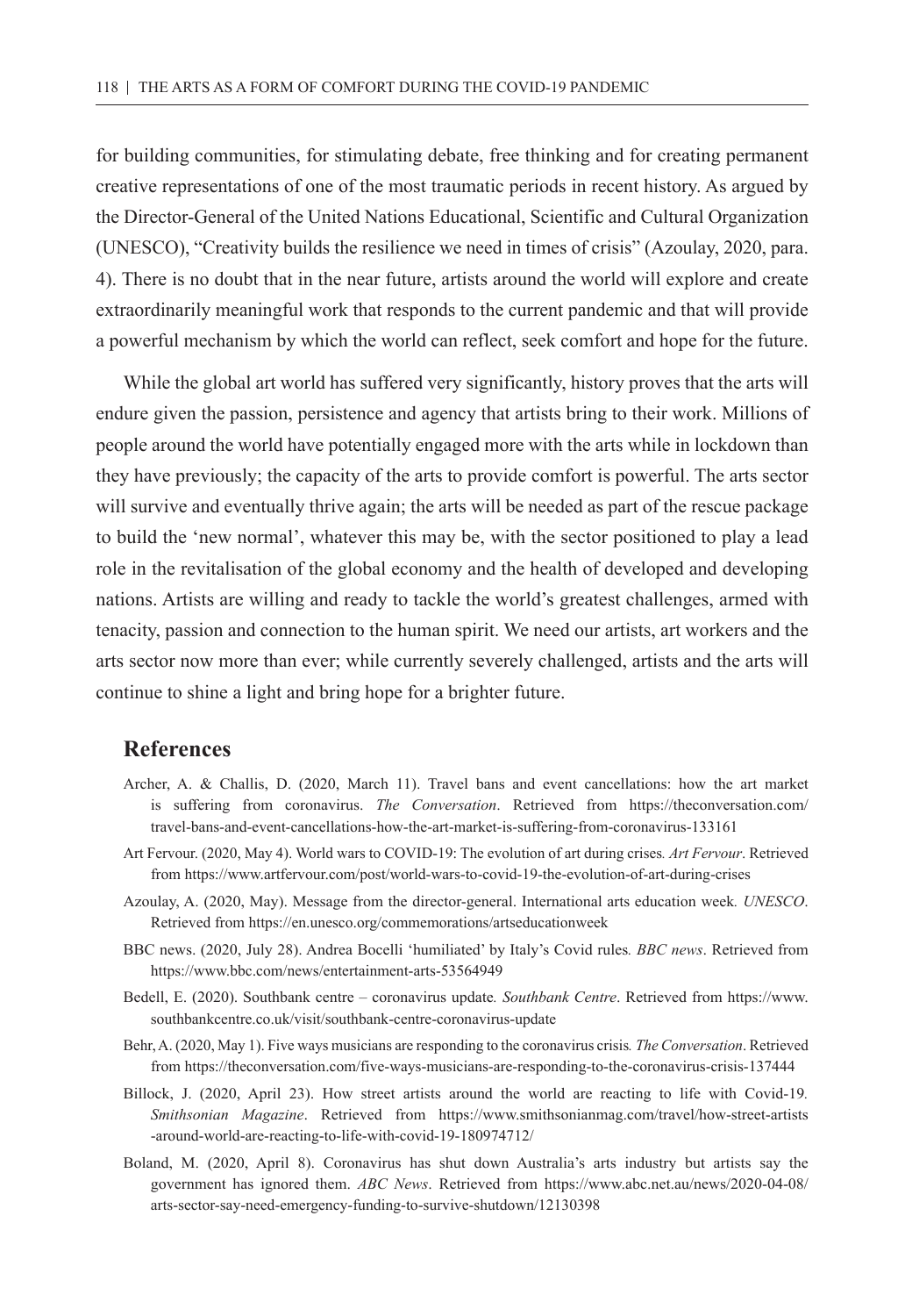- Boucher, B. (2020, March 18). 'This is an unprecedented disaster': Art schools are scrambling to develop contingency plans for students as education moves online*. Artnet***.** Retrieved from [https://news.artnet.com/](https://news.artnet.com/art-world/art-schools-coronavirus-1807917) [art-world/art-schools-coronavirus-1807917](https://news.artnet.com/art-world/art-schools-coronavirus-1807917)
- Britannica.com. (2020, March 27). Decameron work by Boccaccio*. Britannica*. Retrieved from [https://www.](https://www.britannica.com/topic/Decameron) [britannica.com/topic/Decameron](https://www.britannica.com/topic/Decameron)
- Brown, K. (2020, May 28). Turner Prize bursaries could signal a turn toward a more cooperative art world. *The Conversation*. Retrieved from [https://theconversation.com/turner-prize-bursaries-could-signal-a-turn](https://theconversation.com/turner-prize-bursaries-could-signal-a-turn-toward-a-more-cooperative-art-world-139491) [-toward-a-more-cooperative-art-world-139491](https://theconversation.com/turner-prize-bursaries-could-signal-a-turn-toward-a-more-cooperative-art-world-139491)
- Brown, M. (2020a, June 24). National gallery to lead return to cultural life in England. *The Guardian*. Retrieved from https://www.theguardian.com/artanddesign/2020/jun/23/national-gallery-england-reopen-lockdown
- Brown, M. (2020b, June 27). UK creative industries facing £74bn drop in income after lockdown*. The Guardian*. Retrieved from [https://www.theguardian.com/culture/2020/jun/17/uk-creative](https://www.theguardian.com/culture/2020/jun/17/uk-creative-industries-facing-74bn-drop-in-income-after-lockdown) [-industries-facing-74bn-drop-in-income-after-lockdown](https://www.theguardian.com/culture/2020/jun/17/uk-creative-industries-facing-74bn-drop-in-income-after-lockdown)
- Chinn, D., Klier, J., Stern, S. & Tesfu, S. (2020, April 19). Safeguarding Europe's livelihoods: Mitigating the employment impact of COVID-19. Retrieved from [https://www.mckinsey.com/industries/public-and-social](https://www.mckinsey.com/industries/public-and-social-sector/our-insights/safeguarding-europes-livelihoods-mitigating-the-employment-impact-of-covid-19)[sector/our-insights/safeguarding-europes-livelihoods-mitigating-the-employment-impact-of-covid-19#](https://www.mckinsey.com/industries/public-and-social-sector/our-insights/safeguarding-europes-livelihoods-mitigating-the-employment-impact-of-covid-19)
- Clark, J., & Madgin, R. (2017). Writing the past into the fabric of the present: Urban regeneration in Glasgow's East End. In N. Wise & J. Clarke (Eds.), *Urban transformations* (pp. 11-27). London: Routledge.
- Classic fM. (2018, April 25). The most moving classical music composed in wartime*. Classic fM*. Retrieved from <https://www.classicfm.com/discover-music/classical-music-in-wartime/>
- Cragg, M., Gillinson, M., Logan, B. & Sherwin, S. (2020, April 4). How to help struggling artists and take in some great culture. *The Guardian*. Retrieved from [https://www.theguardian.com/culture/2020/apr/04/](https://www.theguardian.com/culture/2020/apr/04/how-to-help-struggling-artists-and-take-in-some-great-culture) [how-to-help-struggling-artists-and-take-in-some-great-culture](https://www.theguardian.com/culture/2020/apr/04/how-to-help-struggling-artists-and-take-in-some-great-culture)
- Danner, C. & Stieb, M. (2020, August 17). Everything we do and don't know about New York's reopening. *New York Magazine*. Retrieved from [https://nymag.com/intelligencer/2020/05/when-will-new-york-reopen](https://nymag.com/intelligencer/2020/05/when-will-new-york-reopen-phases-and-full-plan-explained.html)[phases-and-full-plan-explained.html](https://nymag.com/intelligencer/2020/05/when-will-new-york-reopen-phases-and-full-plan-explained.html)
- de Courten, M., Pogrmilovic, B. & Calder, R. (2020, July 15). Lockdown, relax, repeat: How cities across the globe are going back to coronavirus restrictions*. The Conversation*. Retrieved from https://theconversation. com/lockdown-relax-repeat-how-cities-across-the-globe-are-going-back-to-coronavirus-restrictions-142425
- Fairley, G. (2020, June 28). Fast-forward 12 months: Four curators' predictions for the visual arts. *Artshub*. Retrieved from [https://www.artshub.com.au/news-article/opinions-and-analysis/covid-19/gina-fairley/](https://www.artshub.com.au/news-article/opinions-and-analysis/covid-19/gina-fairley/fast-forward-12-months-four-curators-predictions-for-the-visual-arts-260631) [fast-forward-12-months-four-curators-predictions-for-the-visual-arts-260631](https://www.artshub.com.au/news-article/opinions-and-analysis/covid-19/gina-fairley/fast-forward-12-months-four-curators-predictions-for-the-visual-arts-260631)
- Fairley, G. (2020a, June 25). What the arts sector says about the Fed Government's \$250M relief package. *Artshub*. Retrieved from [https://www.artshub.com.au/news-article/opinions-and-analysis/covid-19/](https://www.artshub.com.au/news-article/opinions-and-analysis/covid-19/gina-fairley/what-the-arts-sector-says-about-the-fed-governments-250m-relief-package-260620) [gina-fairley/what-the-arts-sector-says-about-the-fed-governments-250m-relief-package-260620](https://www.artshub.com.au/news-article/opinions-and-analysis/covid-19/gina-fairley/what-the-arts-sector-says-about-the-fed-governments-250m-relief-package-260620)
- Farrell, J. (2017, October 16). Art as influence and response: A first look at World War I and the visual arts*. The Met*. Retrieved from [https://www.metmuseum.org/blogs/now-at-the-met/2017/world-war-i-and-the](https://www.metmuseum.org/blogs/now-at-the-met/2017/world-war-i-and-the-visual-arts-introduction) [-visual-arts-introduction](https://www.metmuseum.org/blogs/now-at-the-met/2017/world-war-i-and-the-visual-arts-introduction)
- Flaherty, C. (2020, April 14). Remotely hands-on*. Inside Higher Ed*. Retrieved from [https://www.insidehighered.](https://www.insidehighered.com/news/2020/04/14/teaching-lab-sciences-and-fine-arts-during-covid-19) [com/news/2020/04/14/teaching-lab-sciences-and-fine-arts-during-covid-19](https://www.insidehighered.com/news/2020/04/14/teaching-lab-sciences-and-fine-arts-during-covid-19)
- Genius.com. (2020). Living in a ghost town (lyrics). Retrieved August 10, 2020, from [https://genius.com/](https://genius.com/The-rolling-stones-living-in-a-ghost-town-lyrics) [The-rolling-stones-living-in-a-ghost-town-lyrics](https://genius.com/The-rolling-stones-living-in-a-ghost-town-lyrics)
- Guardian Writers. (2020, June 18). World spends to protect culture from economic ruin. *The Guardian*. Retrieved from <https://www.theguardian.com/culture/2020/jun/18/world-spends-to-protect-culture-from-economic-ruin>
- Hands, K. (2020, May 25). The problem with arts funding in Australia goes right back to its inception*. The Conversation*. Retrieved from [https://theconversation.com/the-problem-with-arts-funding-in-australia](https://theconversation.com/the-problem-with-arts-funding-in-australia-goes-right-back-to-its-inception-138834) [-goes-right-back-to-its-inception-138834](https://theconversation.com/the-problem-with-arts-funding-in-australia-goes-right-back-to-its-inception-138834)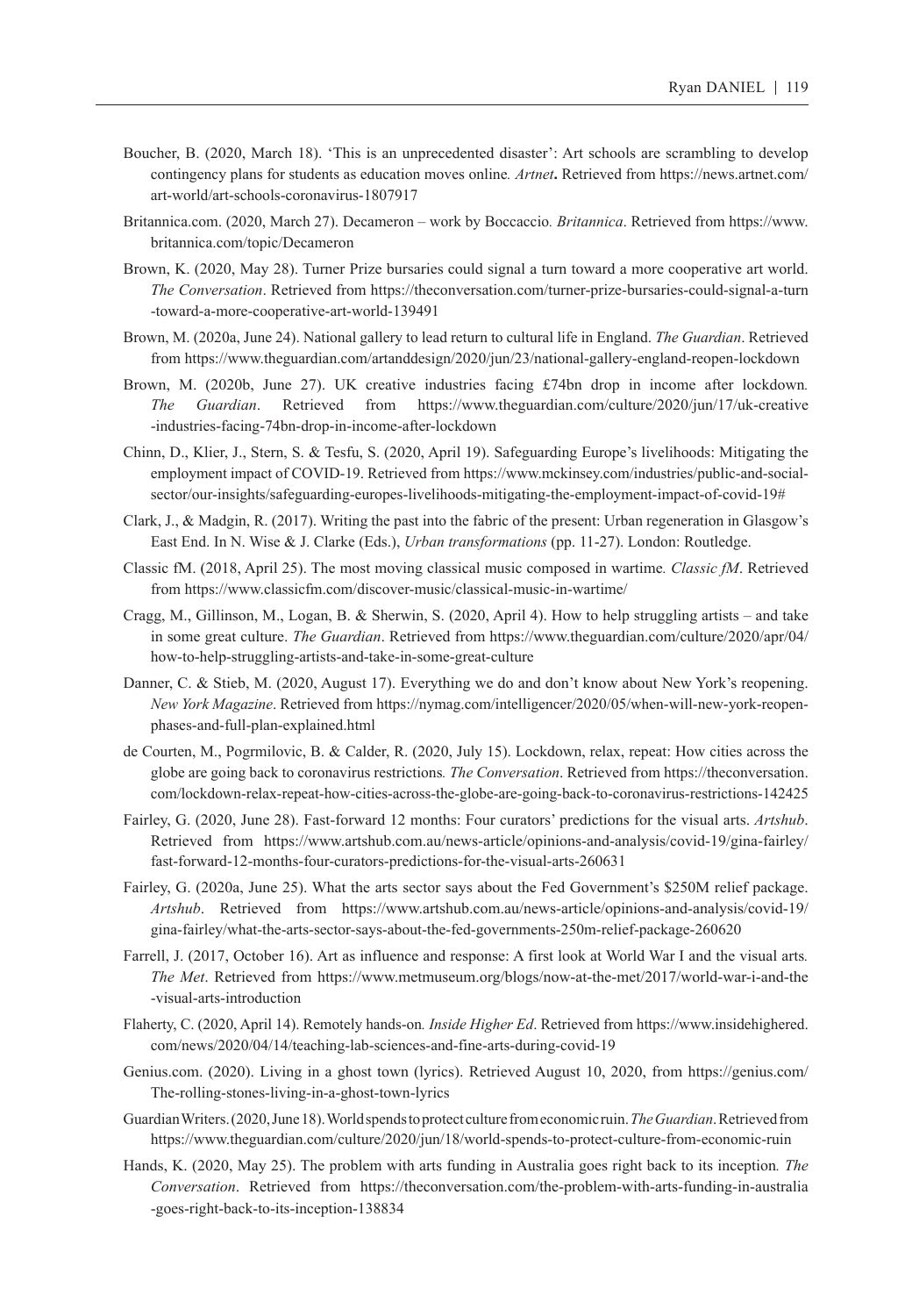- Hodgson, P. (2017). *Flu, society and the state: The political, social and economic implications of the 1918- 1920 influenza pandemic in Queensland* [PhD thesis]. Retrieved from [https://researchonline.jcu.edu.](https://researchonline.jcu.edu.au/52042/1/52042-hodgson-2017-thesis.pdf) [au/52042/1/52042-hodgson-2017-thesis.pdf](https://researchonline.jcu.edu.au/52042/1/52042-hodgson-2017-thesis.pdf)
- Hoe, S. (2020, April). Helping the Singapore arts sector survive the Covid-19 crisis. *Singapore Management University - Research Collection School of Social Sciences*. Retrieved from [https://ink.library.smu.edu.sg/](https://ink.library.smu.edu.sg/soss_research/3190/) [soss\\_research/3190/](https://ink.library.smu.edu.sg/soss_research/3190/)
- Huang, Y. & Zhu, W. (2020, August). On public art education in universities and its practice innovation. *Proceedings of the 2020 4th International Seminar on Education, Management and Social Sciences (online),*  1257-1261. Retrieved from<https://doi.org/10.2991/assehr.k.200826.258>
- John Hopkins University and Medicine. (2020). *Coronavirus resource center*. Retrieved from [https://coronavirus.](https://coronavirus.jhu.edu/map.html) [jhu.edu/map.html](https://coronavirus.jhu.edu/map.html)
- Keller, P. (2020, June 5). There is no easy path out of coronavirus for live classical music*.The Conversation*. Retrieved from https://theconversation.com/there-is-no-easy-path-out-of-coronavirus-for-live-classical-music-138207
- Kelly, C. (2020). Call to remember the social and cultural aspects of aging and health. *Canadian Journal on Aging, 39*(3), 337. doi:10.1017/S0714980820000203
- Kelsey, H. (2016, August 23). Sovereign and the sick city in 1603. *Shakespeare Birthplace Trust*. Retrieved from <https://www.shakespeare.org.uk/explore-shakespeare/blogs/sovereign-and-sick-city-1603/>
- Law, B. (2020, March 27). In times of crisis, we turn to the arts. Now the arts is in crisis and Scott Morrison is silent. *The Guardian*. Retrieved from [https://www.theguardian.com/culture/2020/mar/27/in-times-of-crisis](https://www.theguardian.com/culture/2020/mar/27/in-times-of-crisis-we-turn-to-the-arts-now-the-arts-is-in-crisis-and-the-federal-government-is-missing-in-action)[we-turn-to-the-arts-now-the-arts-is-in-crisis-and-the-federal-government-is-missing-in-action](https://www.theguardian.com/culture/2020/mar/27/in-times-of-crisis-we-turn-to-the-arts-now-the-arts-is-in-crisis-and-the-federal-government-is-missing-in-action)
- Lulkowska, A. (2020, June 3). A love letter to cinema and how films help us get through difficult times*. The Conversation*. Retrieved from [https://theconversation.com/a-love-letter-to-cinema-and-how-films](https://theconversation.com/a-love-letter-to-cinema-and-how-films-help-us-get-through-difficult-times-139438) [-help-us-get-through-difficult-times-139438](https://theconversation.com/a-love-letter-to-cinema-and-how-films-help-us-get-through-difficult-times-139438)
- Macron, E. (2020, March 16). Coronavirus: 'We are at war' Macron. *BBC News*. Retrieved from [https://www.](https://www.bbc.com/news/av/51917380/coronavirus-we-are-at-war-macron) [bbc.com/news/av/51917380/coronavirus-we-are-at-war-macron](https://www.bbc.com/news/av/51917380/coronavirus-we-are-at-war-macron)
- McAndrew, C. (2020). The art market 2020. *Art Basel & UBS Report*. Retrieved from [https://d2u3kfwd92fzu7.](https://d2u3kfwd92fzu7.cloudfront.net/The_Art_Market_2020-1.pdf) [cloudfront.net/The\\_Art\\_Market\\_2020-1.pdf](https://d2u3kfwd92fzu7.cloudfront.net/The_Art_Market_2020-1.pdf)
- Midgette, A. (2020, April 27). Furloughed musicians and a new digital frontier: Performing arts in the COVID-19 shutdown. *Vanity Fair*. Retrieved from [https://www.vanityfair.com/style/2020/04/](https://www.vanityfair.com/style/2020/04/performing-arts-in-the-covid-19-shutdown) [performing-arts-in-the-covid-19-shutdown](https://www.vanityfair.com/style/2020/04/performing-arts-in-the-covid-19-shutdown)
- Mitman, T. (2020, May 18). Coronavirus murals: Inside the world of pandemic-inspired street art*. The Conversation*. Retrieved from [https://theconversation.com/coronavirus-murals-inside-the-world-of](https://theconversation.com/coronavirus-murals-inside-the-world-of-pandemic-inspired-street-art-138487) [-pandemic-inspired-street-art-138487](https://theconversation.com/coronavirus-murals-inside-the-world-of-pandemic-inspired-street-art-138487)
- Morris, W. (2020, March 10). For me, rewatching 'Contagion' was fun, until it wasn't. *The New York Times*. Retrieved from <https://www.nytimes.com/2020/03/10/movies/contagion-movie-coronavirus.html>
- Mulholland, N. (2019). *Re-imagining the art school: Paragogy and artistic learning*. Retrieved from https:// www.palgrave.com/gp/book/9783030206284.
- Nepales, R. (2020, April 26). Why 'Contagion', out in 2011, accurately foretold coronavirus pandemic. *The Jakarta Post*. Retrieved from [https://www.thejakartapost.com/life/2020/04/26/why-contagion-out-in-2011](https://www.thejakartapost.com/life/2020/04/26/why-contagion-out-in-2011-accurately-foretold-coronavirus-pandemic.html) [accurately-foretold-coronavirus-pandemic.html](https://www.thejakartapost.com/life/2020/04/26/why-contagion-out-in-2011-accurately-foretold-coronavirus-pandemic.html)
- Netter, L. (2020, April 1). The importance of art in the time of coronavirus. *The Conversation*. Retrieved from <https://theconversation.com/the-importance-of-art-in-the-time-of-coronavirus-135225>
- Paine, N. (2020, May 15). The industries hit hardest by the unemployment crisis*. Five Thirty Eight (ABC News)*. Retrieved from <https://fivethirtyeight.com/features/the-industries-hit-hardest-by-the-unemployment-crisis/>
- Pickford, J. (2020, June 17). UK creative industries risk 'cultural catastrophe' without support*. Financial Times*. Retrieved from https://www.ft.com/content/aa93b17b-55ea-4273-aff0-80b6d92c2c8d